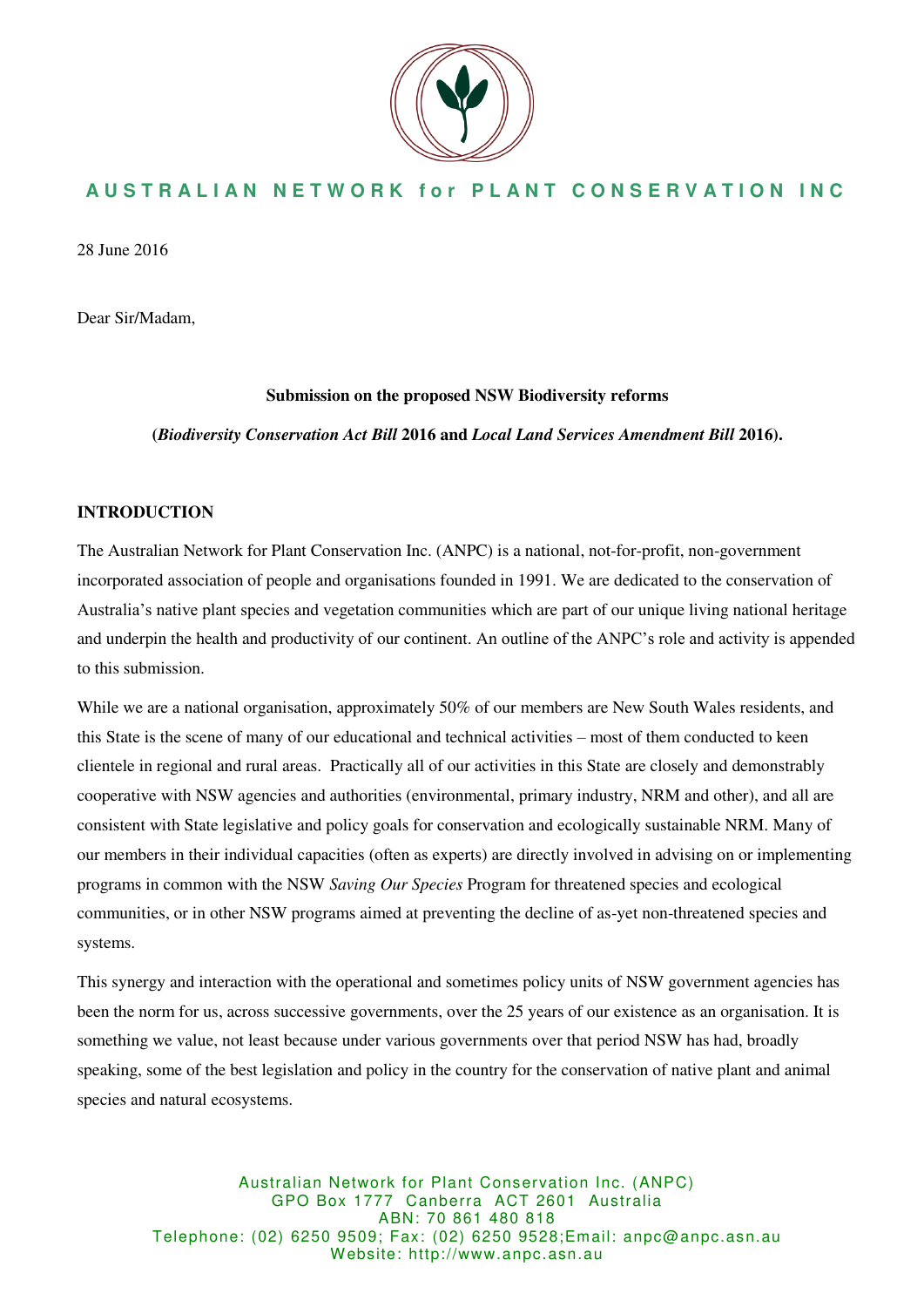The ANPC is not a campaign organisation – we work mainly in the area of translating and delivering the best available scientific and technical information to end-user practitioners in both government and non-government sectors, and in communicating the experience of on-ground practitioners back to scientists and biodiversity managers – and policy makers. We contribute to policy debates, sometimes through submissions such as this one, although more typically through synthesising new and relevant information and expertise into forms useful at both policy and practical levels, and that fill a need with both. Examples of this include our *Guidelines for the translocation of threatened plants in Australia* (2nd edition, 2004), which is now a *de facto* standard for conservation actions of that sort, and *Plant germplasm conservation in Australia – strategies and guidelines* (revised edition, 2009).

In this submission we are able to address only a few aspects of the complex changes in the *Biodiversity Conservation Act* exposure Bill and the *Local Land Services Amendment* exposure Bill.

### **AREAS OF OUTSTANDING BIODIVERSITY VALUE (AOBVs)**

### *Consultation question: Is the proposed protection for Areas of Outstanding Biodiversity Value appropriate?*

In our view, the short answer to the consultation question is "Yes". The introduction of this form of protected area, distinct from conservation reserves, is very welcome. It accords well with the use of similar though broader categories for sites of special biological, other scientific, or educational and heritage significance used in some overseas jurisdictions (e.g. the UK) with very beneficial effect.

However, the ANPC is of the opinion that some of the implications of the AOBV form of conservation instrument have not yet been adequately thought through, and that at least some of the potential problems need to be reassessed and remedied at the Bill stage, rather than via subsequent regulational or operational tinkering.

### *1. How are potential AOBVs to be identified and assessed?*

It appears that there is no provision in the Bill for nomination of potential AOBVs by parties other than the Office of Environment and Heritage, and no guaranteed transparency of the assessment process. There is a welcome commitment to public consultation on proposed AOBV declarations, but for this to be meaningful it is essential that the fullest possible information that led to the proposed status be available to the public. This needs to be *at least* to a level similar to that currently provided for listable entities by the NSW Scientific Committee's preliminary determinations. We do recognise that in the case of at least some potential AOBVs there will also be a need for assessment of cultural/social considerations.

Were public nomination of potential AOBVs to be considered, it would not be unreasonable to require a substantive level of evidence to be provided by the nominator/s. We are conscious of the fact that OEH resources are stretched and that the agency has lost a great deal of scientific and technical expertise in recent years. The Bill provides for "consideration of the views of the Scientific Committee and the Biodiversity Conservation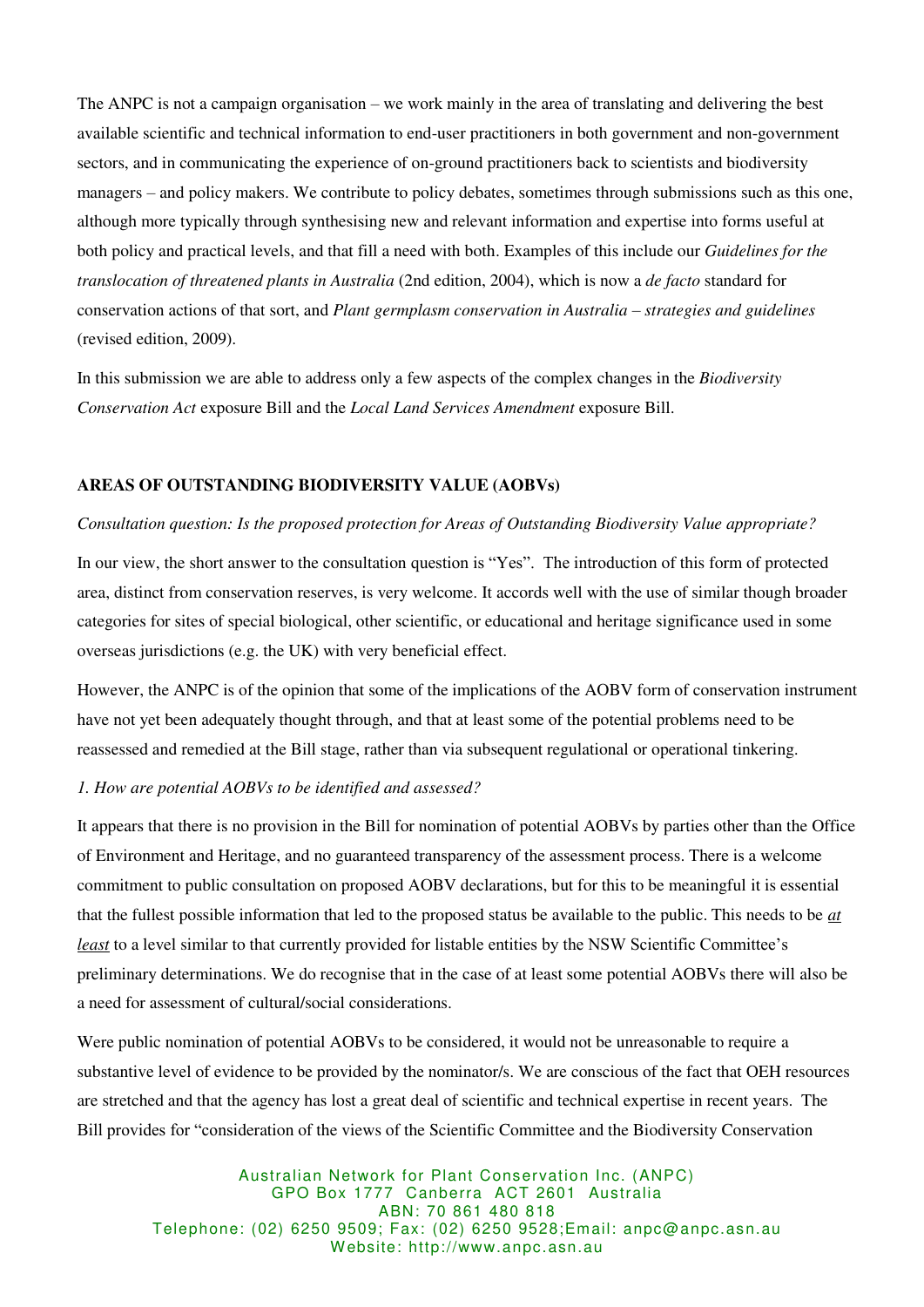Trust" prior to recommendation of an AOBV, but these bodies too will be stretched given their existing workloads and it is likely that these bodies will require additional resourcing. It would be unfortunate if the excellent concept of the AOBV were (as with 'critical habitat') to fall short of its potential to contribute to biodiversity conservation simply because OEH has too many other priorities and because there is no provision for independent nomination and no reinforcement of the assessment apparatus.

#### *2. Implementing AOBVs – complexity, and the interaction with respect to other legislative instruments.*

The four eligibility criteria that are identified in the Exposure Bill for AOBVs are: *multiple species or at least one ecological community*; *irreplaceable biological distinctiveness*; *ecological processes or integrity*; *outstanding ecological value for education or scientific research*. Sub-criteria for all are yet to be developed. The breadth and flexibility of these criteria are welcome; however they are likely to mean that AOBVs will be mainly based on, and managed for, multiple species/communities and ecological processes (none of which need necessarily be listed as Threatened – we think this is a good thing). Management requirements for the range of species and communities this will cover are likely to be varied and complex, and may well have to be applied in landscapes which are already complex in tenure and existing land-use, and in which there are varied and unpredictable constraints on the management options that will be available. Only one mechanism ('funded private land conservation agreements' for individual private land-owners), is canvassed in the consultation materials. We ask whether other tenure situations will be considered? Where a multiple-tenure approach is required, modifications to permitted development and other activities, possibly in part through the BCA taking precedence over other legislation, may be required for effective conservation *alongside* incentive-based mechanisms, in order to achieve both biodiversity aims and a continuation of human use, however modified. Again, comparable cases in the UK and Europe are instructive.

In the New South Wales context, as a hypothetical example, possibly eligible cases for AOBV status could be made for certain areas of exceptionally high diversity in terrestrial orchids – an iconic and socially valued plant family, but one with a high proportion of threatened species, and many more that are subject to decline through habitat loss. We know of four separate areas in NSW of exceptionally high orchid diversity: two large, diffuse areas (one each in the Hunter and Shoalhaven regions, in both of which orchid populations and the remnant communities in which they occur are complexly entwined with rural, peri-urban, industrial, public infrastructural, and conservation tenures) and two other much smaller areas (one in the Blue Mountains and one on the Southern Tablelands, both on non-reserve public or public corporation tenures subject to limited competing use). Clearly, the management prescriptions and necessary instruments for these species and areas will be varied, but all would require more than individual private landowner agreements. The draft Bill and the consultation material provide no indication of an overarching framework for how this complexity, and the necessary synergy with other government and non-government parties, will be handled – yet an ability to do so will be vital to the success of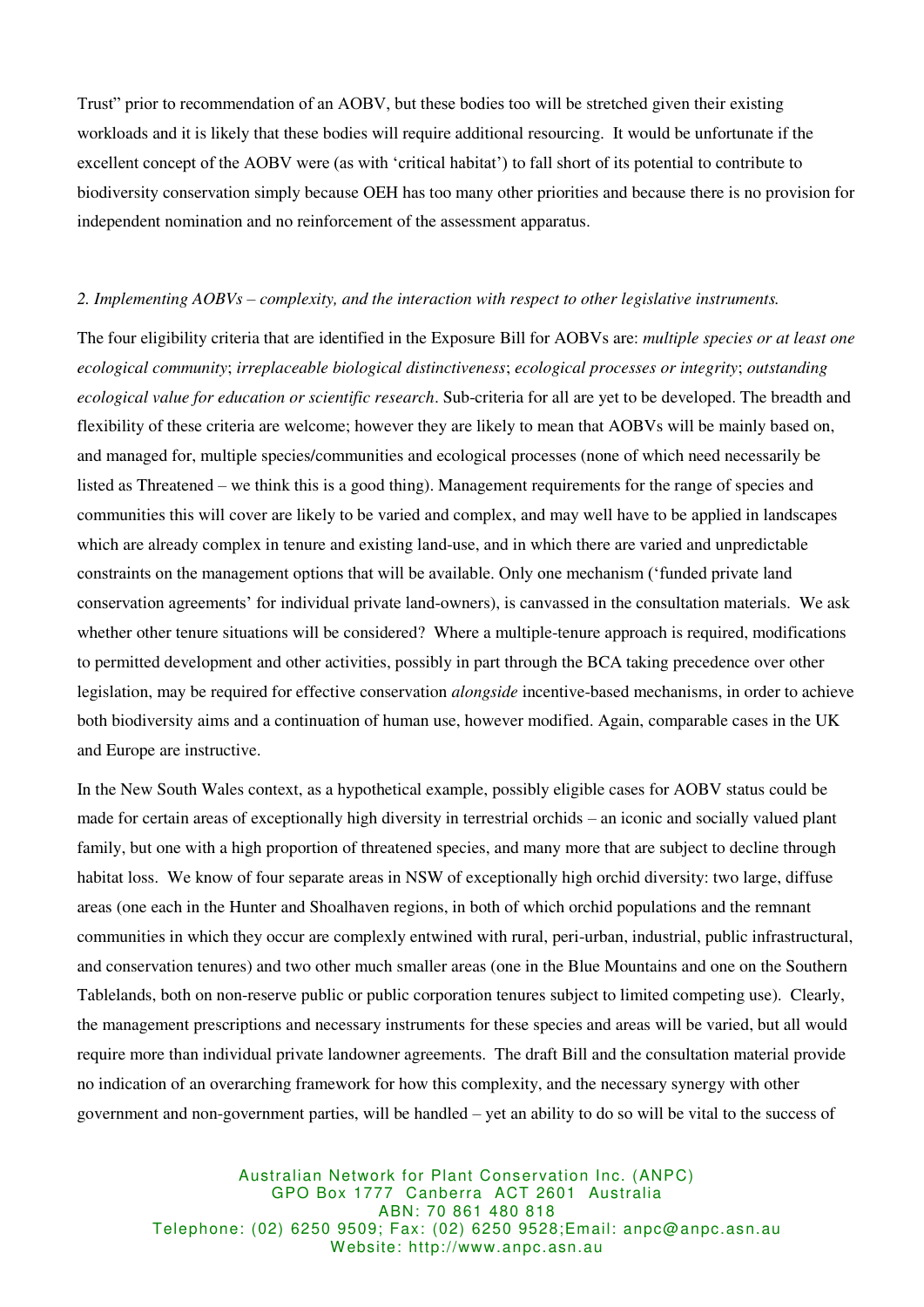the commendable AOBV concept. An all-of-government dimension, including modification of the planning laws, is needed.

# **THREATENED SPECIES AND ECOLOGICAL COMMUNITIES, AND THE NEW 'RISK-BASED APPROACH TO REGULATING WILDLIFE INTERACTIONS'**

The ANPC welcomes the retention in the Bill of a number of provisions to be carried over from the *Threatened Species Conservation Act* 1995. These include the listing mechanism and criteria (we accept most of the threatened category modifications, although we think the loss of capability for population-level listing is a major step backwards), the independence of the Scientific Committee and its determinations (assuming this is fully reflected in the eventual Regulation), and the transparency of the listing process for threatened entities and KTPs. The current NSW legislation has been in advance of all other Australian jurisdictions in these respects, and it is good to see these key features preserved.

We note the extraordinary productivity of the NSW Scientific Committee (NSW SC) over the 20 years of its existence, with a throughput of assessments that has been well in advance of mechanisms in most other jurisdictions, and determinations that have been both scientifically and legally robust. The Committee's work has been integral to a vast improvement in the state of conservation knowledge and practice over the period. The resources available to the Committee have always been limited and dependent in large part on the standard and expertise of its members and the in-kind time support provided by their home organisations. We recommend, as a matter of policy outside the immediate context of this Bill, that OEH take great pains to help the NSW SC to maintain this level of work and to consider improving the resources available to it, particularly given the new tasks of prioritisation of nominations and commenting on AOBVs that the new Bill imposes.

On the issue of nominations for extinction-risk listing, the Bill provides for the NSW Scientific Committee to be able to invite nominations on particular themes, with the stated aim of ensuring the lists are more representative of under-represented groups of biota (e.g. fungi, invertebrates). While we do not disagree with this as an option for the Committee, it does not meaningfully address the reasons for the current shortfall in nominations for such groups. There is no current *procedural* impediment to such nominations; rather, the impediments are the shortfall of external scientific resources devoted to these groups and the resulting major knowledge gaps as to their diversity, biology, and extinction-risk status. Thematic calls for nominations will not remedy this basic problem. One solution to this dilemma (operational rather than legislative) would be for OEH to devote some resources, with external expert input, to the preparation of provisional lists of species or higher level taxa for which adequate knowledge exists, to identify them as potentially 'list-able'. This would not only enable a refined thematic call for nominations, but would provide a valuable aid to researchers and others in gathering more information to enable better assessments.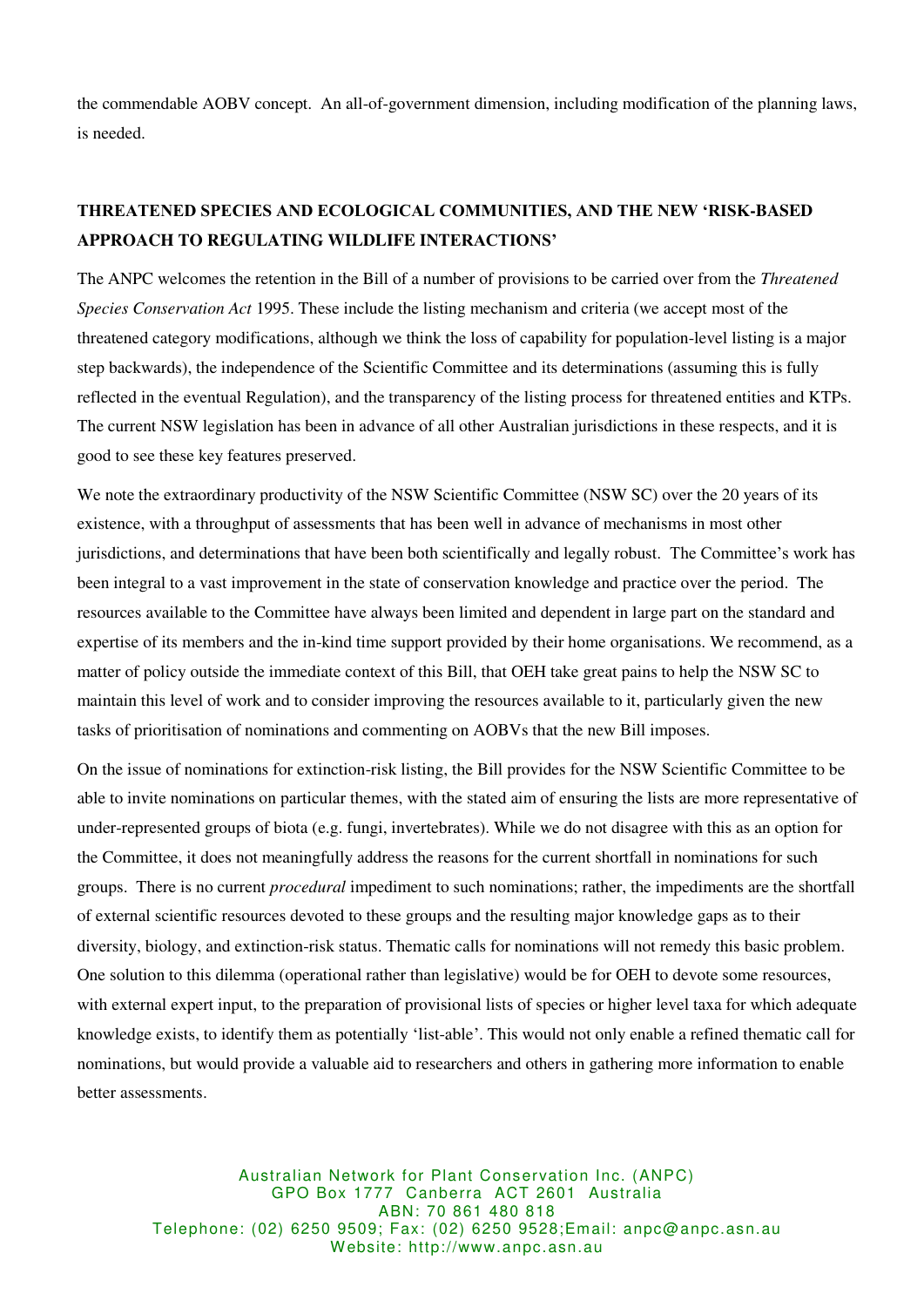We welcome in principal the creation of a *Biodiversity Conservation Program* (Part 4, Div. 6), which has the potential to entrench a level of coherence of threatened species work by the NSW environment agency that was largely lost in the early 2000s and partially restored since through the *Saving Our Species* program. We assume from context that the BCP is the SOS program in legislated form. The supporting documents to the exposure Bill refer to the "success" of the *Saving Our Species* program. In the course of its investment prioritisation process, the SOS program has undoubtedly been successful in reviewing and updating knowledge for all listed species, and is currently approaching the more complex issue of threatened ecological communities. It has also been operationally successful in the sense that prioritised actions for prioritised species are underway (and we strongly welcome the allocation of \$100M over five years by the NSW Government). However, the SOS program is designed as a system for *OEH investment prioritisation*, and as such addresses only a limited set of 'best bet' sites or actions for each entity – a long-odds bet indeed for the 100-year survival time frame that is the program's stated goal. The unspoken implication is that sites *not* prioritised for actions are in some sense expendable, or at least have to be supported by other mechanisms which are given no OEH investment priority and only a limited mandate for action by other parties. This methodological approach is not the same as, and is in some conflict with, an optimal biological approach which would seek to maximise the chances of species survival by directing recovery actions at a larger number of sites, or at least protecting these through those other mechanisms – strong regulation of vegetation clearing for example. Methodological criticisms from the science community were ventilated during the earlier stages of the SOS program, but *investment prioritisation* remains the program's primary paradigm. The SOS approach cannot be seen as an adequate total approach to threatened species management and recovery in isolation from an overarching strategy (yet to be devised) that also provides strong levels of basic protection for sites and populations that are not immediately prioritised for investment. It would be desirable for the proposed Biodiversity Conservation Program to have a goal of developing such an overarching strategy for threatened entities and KTPs.

An even larger issue in the Bill is why the broadly titled *Biodiversity Conservation Program* as a strategic planning mechanism is limited only to listed threatened entities (species and communities). The conflation of *threatened species conservation* with the much broader set of entities and issues that constitute *biodiversity conservation*, is a common public misconception, and one which to some extent flawed the TSC Act. The new Act now provides a mechanism to redress that conflation since the use of 'biodiversity conservation' in the name of a program dealing only with threatened species, perpetuates this misconception. The trend of *overall* decline in native biodiversity over the last century, including over the last 20 years, is absolutely clear. The growth in the number of listed threatened entities does not just reflect a catch-up of documentation of historical declines, but also reflects actual ongoing declines for very many entities and the arrival of more at the 'threatened' threshold. Consequently, it is essential that the State's conservation agency and its key biodiversity legislation give due weight *not only* to stabilisation and recovery of threatened entities, *but also* to stabilisation and recovery of native biodiversity. In this respect the 'restoration' goals that underlay the *Threatened Species Conservation Act* 1995 and the *Native Vegetation Act* 2003, but which are missing from the *Biodiversity Conservation Act* Bill, are a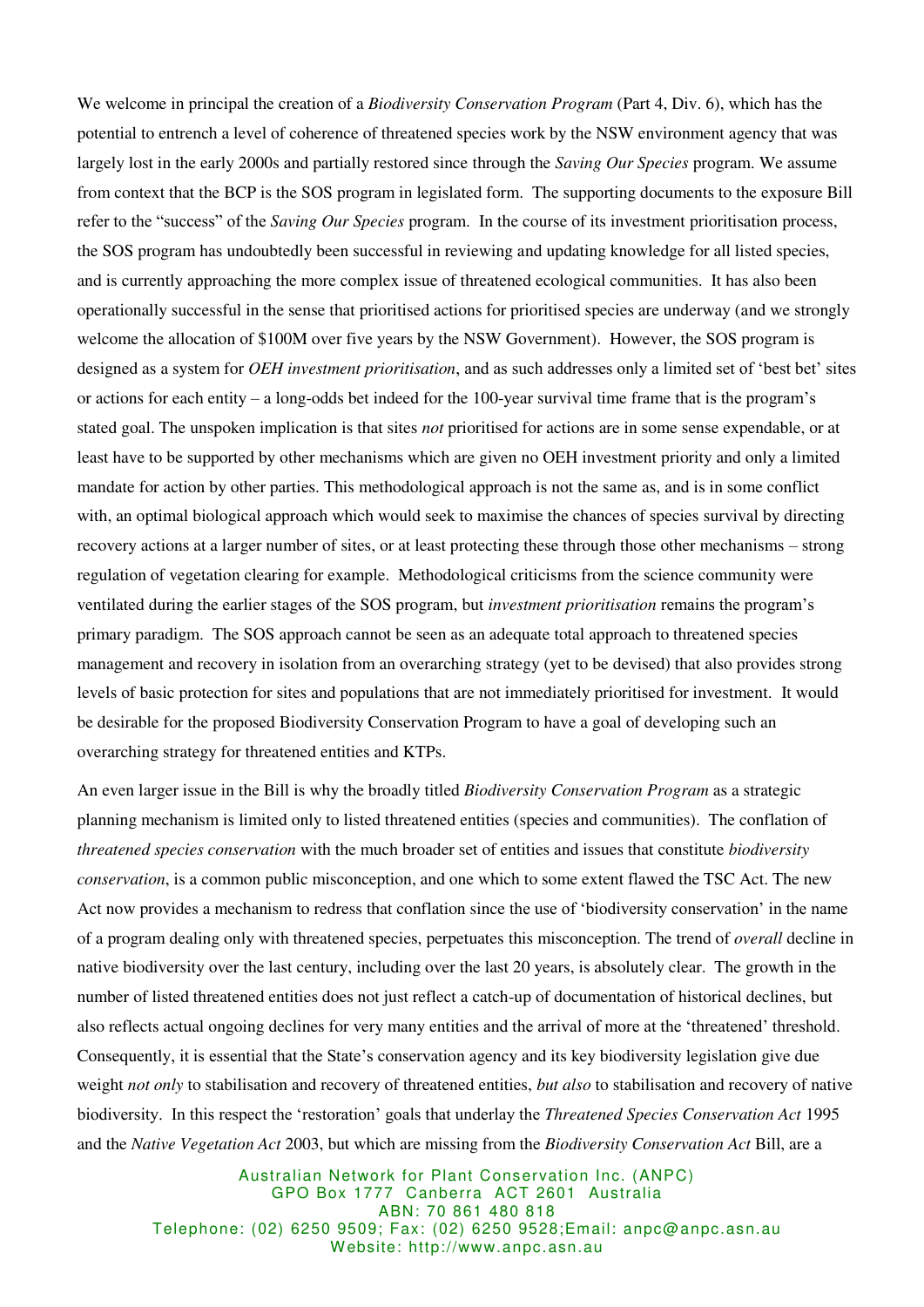critical flaw. In the absence of a strategic approach to halt the decline of sub-threatened biodiversity (primarily through addressing threatening processes, including land clearing) and facilitate recovery, the government is committing its lead agency to a perpetual role of crisis management of threatened entities, and is reinforcing in the public mind that 'conservation' is limited to such entities. This is in direct conflict with several government strategies and policy documents of the recent past that have made clear commitment to the notion that *conservation is everybody's business*. It also conflicts with global trends of progressive land-use thinking that stress the need to maintain, improve and restore the integrity and extent of natural species and ecosystems across the board.

The ANPC would like to see the provisions of the Bill relating to the role of the Biodiversity Conservation Program broadened to reflect the above points.

The ANPC does not agree with a 'risk-based' approach to the overall management of threatened species and their essential habitats, although we recognise that best-guess/risk-based decisions are sometimes unavoidable in practice. We see particular problems with the adoption of a generalised system where the risk (of a threatened species/community being present at a particular site) is "assessed" on the basis of modelling only. This has been an increasing trend in recent years as support for on-ground assessment has declined, and a model-based approach to both species presence and to vegetation type mapping seems to be taking an unhealthy level of precedence over ground-truthing in what has been revealed so far of the new approvals system. Much of this modelling is based on presence/absence data but is often flawed since absence data can simply reflect that an area has not been surveyed or that specimen data has not been collected, not that a species is absent. The harm that can be done by an incorrect model-based assessment, or as a result of inaccurate vegetation typing or mapping, can very easily be irreversible, and where it is coupled with a landowner self-assessment methodology that allows clearing without either objective assistance *or* the keeping of clearance records, the chances of irreversible error and local extinctions are potentially high.

We also note a serious conflict between the components of the *Biodiversity Conservation Act* Bill that we have addressed so far (i.e. some of the core threatened species provisions) with other sections of that Bill and the accompanying *Local Land Services Amendment* Bill, that are vital if threatened species mechanisms are to be truly 'successful' over the longer term – especially those relating to land clearing, offsets and credits, and impact statement procedures and transparency.

### **NATIVE VEGETATION PROTECTION AND THE LAND CLEARING PROVISIONS OF THE BILLS**

The ANPC does not accept the proposition advanced in some government statements that the current law protecting native vegetation (the *Native Vegetation Act* 2003, NVA) has been "unsuccessful" or is "not working". In fact, the advent of this Act, and the political *modus vivendi* between the farming and conservation sectors that accompanied it for some years, has been very successful in curbing large-scale land clearing, although problems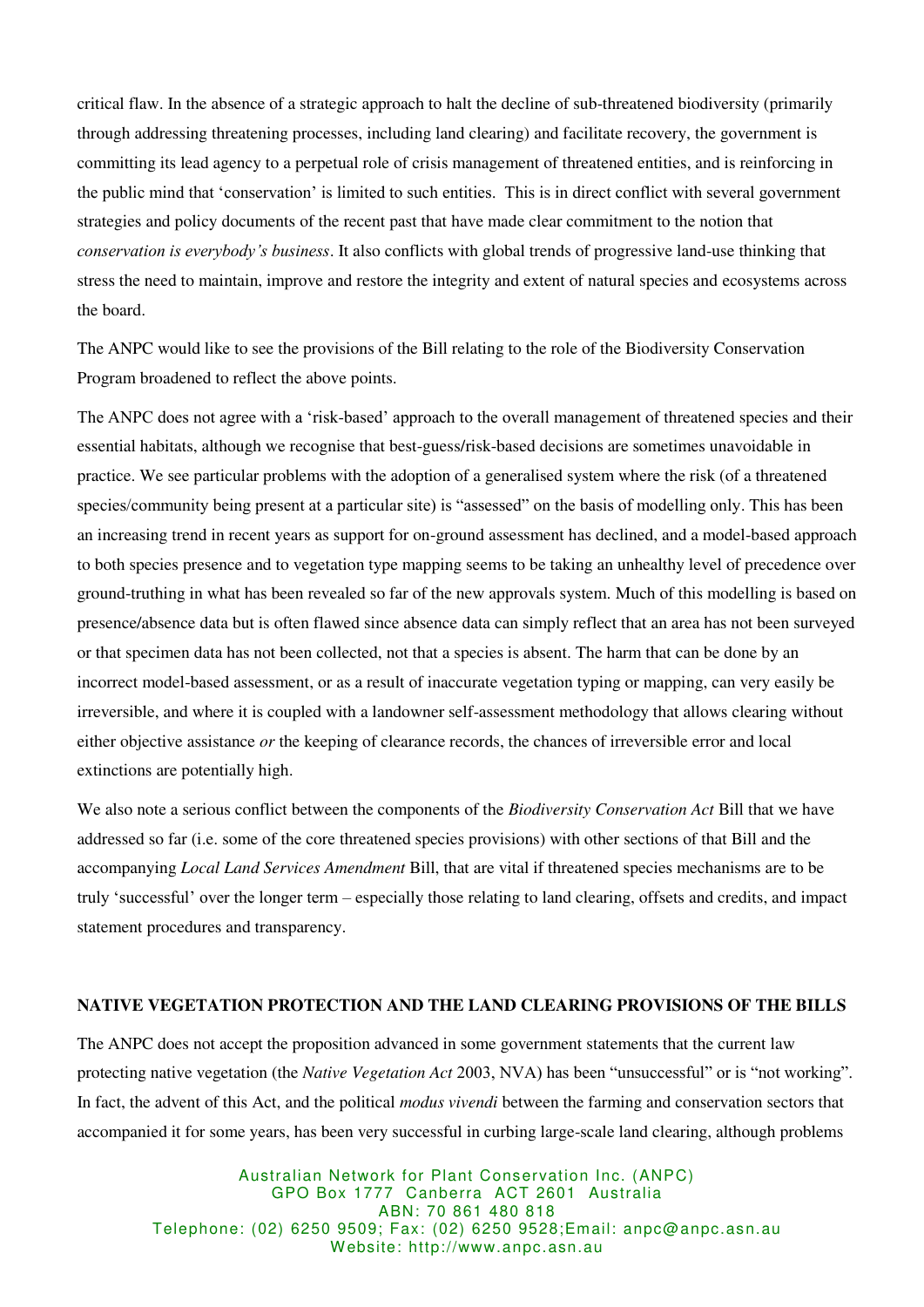with smaller scale clearing and disturbance of native vegetation do remain. As the Wentworth Group of Concerned Scientists have noted, clearance of native vegetation in NSW has dropped from levels around 100,000 ha per year in the 1980s to less than 12,000 ha per year at present. Much of this reduction occurred immediately prior to, and since, the enactment of the NVA and is a direct consequence of it.

Key elements of this success have been the requirements, embedded in the current legislation, for maintenance or improvement of environmental outcomes, use of the Environmental Outcomes Assessment Methodology (EOAM), and a like-for-like requirement for approved offsets within limited geographic scope.

These mechanisms are set to be jettisoned if the BCA and LLSA Bills are enacted in their current form. The ANPC believes that this would be a tragic and retrograde step for land management and biodiversity conservation in New South Wales.

One of the potentially most valuable measures available under the NVA was the mechanism of Property Vegetation Plans (PVPs), initially supported by investment via the then-Catchment Management Authorities. From a biodiversity conservation viewpoint there were failings of the PVP system, such as the exemption from post-PVP consideration of threatened species newly discovered on PVP tenures. However in general it provided support for landowners to closely engage with native vegetation on their land and to plan in a sensible and scientifically informed way for its preservation, within the added off-tenure context of a Catchment Action Plan and related incentive funding. Uptake of PVPs was significant although not huge (c. 1,000 PVPs approved), but this reflects the slow-and-steady approach that is necessary in modifying land use and land management culture.

The alleged failings of the NVA system were not intrinsic to the Act and its balanced approach of incentive and regulation, but rather were related to the failure to continue adequate resourcing of both the incentive and regulatory aspects after the first few years, disastrously compounded by the abolition of the CMAs and their replacement by the more narrowly focussed and even less well-resourced Local Land Services apparatus.

In the ANPC's opinion, the mechanisms proposed in the new BCA and LLSA Bills, for replacement of the NVA's balance of regulation, incentive, and regional planning, with a system of under-regulated codes, un- or under-assessed clearing, and model-based categorisation of land biodiversity values, is very retrograde.

Instead of LLS-supported assessment by landholders of their native vegetation assets, we will see unsupported self-assessment, with no consideration of the broader sub-regional and regional significance of most clearing actions. Instead of an emphasis on *in-situ* conservation of natural native vegetation, we will see an ability for landowners to clear native vegetation, with whatever levels of natural ecological function it still possesses, against an unenforced designation of 'set aside' areas with no necessary equivalence of composition or function which will be managed (or even planted on cleared ground!), as if these were somehow equivalent to the lost natural remnant. The notion that planted stands, on land with potentially highly modified hydrology and soil chemistry and biota, can assume a species composition and ecological function equivalent to even disturbed native remnant, has not been yet demonstrated. Nor do we have clear timeframes for even partial recovery to previous species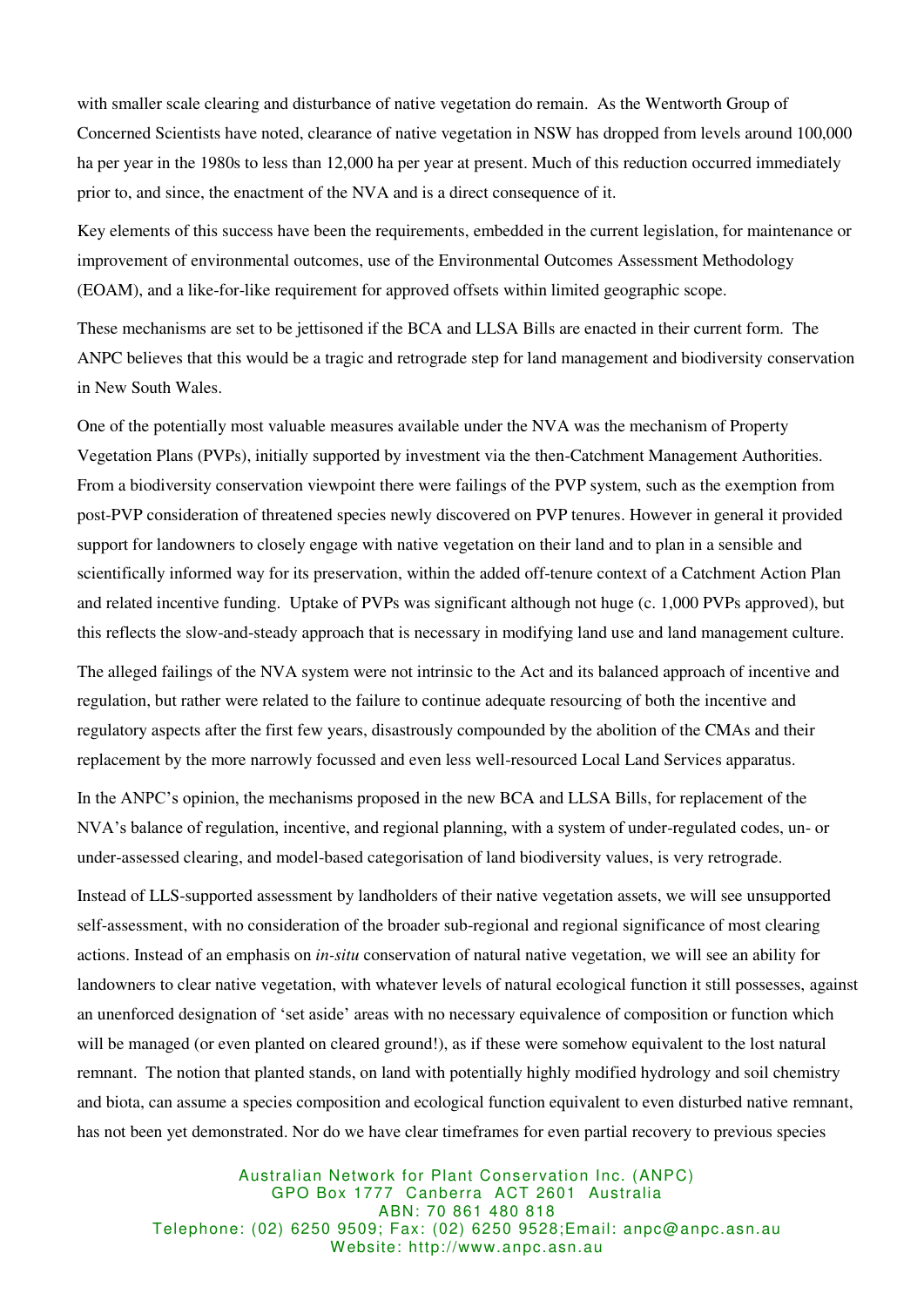compositions but it is likely to be decades to hundreds of years. Since neither the technical nor the infrastructural prerequisites exist for successful biological engineering of this kind exist, and that even if these were available would be beyond the means of individual property owners, we expect significant ongoing inter-generational loss and decline of biodiversity to occur.

The removal of regulation for most land-clearing and its replacement by a largely unregulated and self-assessed code-based system, will be disastrous for the conservation of native vegetation and its related native biota across the wheat-sheep belt in particular, and quite possibly in much of the rangelands as well. We find it inexplicable, in the light of the surge in land-clearing following deregulation in Queensland in 2013, that the NSW Government has provided no estimates of how much clearing its proposed new system will lead to. The tragedy is that the losses, not only of biodiversity but of soil and hydrological function as well, will be essentially irreversible.

### **OFFSETS AND CREDITS**

Offset mechanisms are not in principle a bad thing. They allow necessary flexibility for truly essential disturbance, and if managed correctly including a sufficiently rigorous impact assessment, can actually contribute to the 'nett improvement' goals for biodiversity that have underpinned NSW legislation to date. At the time when offset mechanisms were first introduced in NSW, many environmentally concerned citizens and organisations were worried that this would be the thin end of the wedge and would lead to perfunctory practice where nett loss of natural biodiversity was the result, rather than nett gain. While the offsetting mechanisms that were legislated were not perfect, at least some of that initial fear was allayed by the relative rigour of the underlying assessment methodology and a reasonably judicious use of the bio-banking mechanism. Governments and regulatory agencies achieved a degree of social consensus over the extent and practice of offsetting.

Unfortunately the proposed 'relaxation' of offset mechanisms in the present reform package looks set to destroy both that social consensus and a great deal of our already diminished native biodiversity, including in some of the areas that we can least afford to lose any more. We have not been able, in the time available for submissions and given the low level of information yet released, to assess the proposed new Biodiversity Assessment Methodology (BAM) to any level of detail. The direction of the new system is however clear enough. Our concerns relate especially to:

- *The abolition of mandatory like-for-like requirements*: this almost guarantees the rapid loss of species and communities, threatened and non-threatened, from many regional landscapes, and the loss of the human amenity and cultural values that coincide with them. The new Biodiversity Conservation Trust will be encumbered with the task of finding ecologically acceptable offsets that may not exist, while clearing goes ahead regardless.
- *The ability to pay an offset fee into a general-purposes fund, rather than actually implement a nett-gain offset on ground*: for many larger-scale development projects, this will simply become a mildly irritating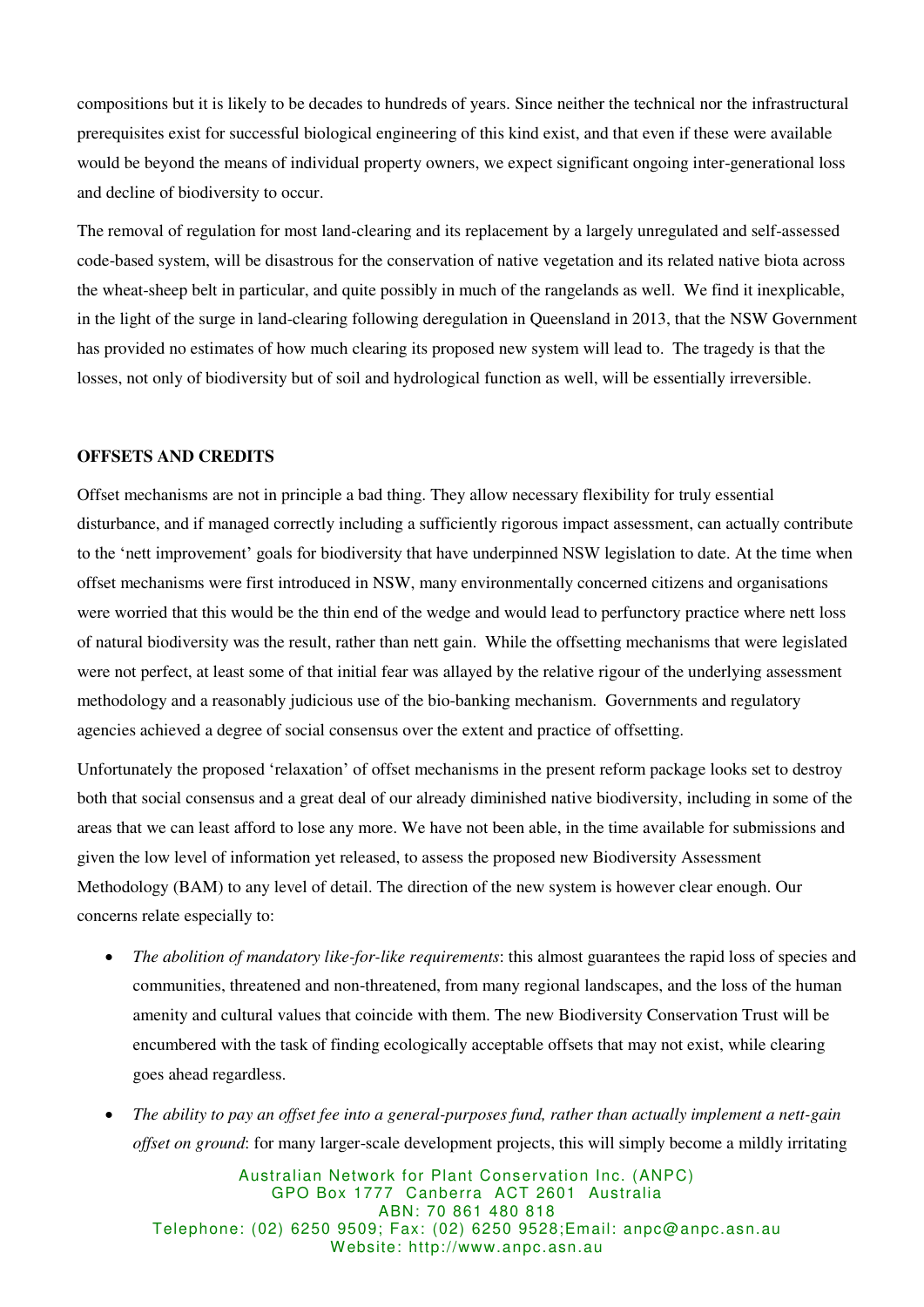fee for the right to clear, and for the State there need be no nett gain, or even maintenance, of biodiversity, only a supplementary funding stream that may be deployed on quite unrelated areas. We are concerned that this is how the Government values our natural heritage.

- *The exposure of offset areas themselves to further destruction and offsetting*: This reduces native vegetation and biota being a commodity that can be easily moved or replaced. It ignores many basic ecological principles, and sends a signal to the Australian population that is diametrically opposed to the government's stated conservation goals and to any meaningful notion of ecologically sustainable development.
- *The abolition, under the new biocertification regime, of any requirement to 'maintain or improve' environmental outcomes*. This requirement has been central to NSW's hitherto leading role in environmental management, and is essential to any serious attempt to slow and eventually reverse the rate of biodiversity decline.

The proposed establishment of the Biodiversity Conservation Trust, and the five-year funding commitment of \$240M in a Biodiversity Conservation Fund, is welcome in principle, as is the dedication of part of this funding for private-land stewardship payments. But if the cumulative effect of 'relaxed' (largely abolished) regulation of native vegetation management leads to a surge in land clearing, and if the level of funding for stewardship support drops off after this short 5-year horizon, we will see a repeat of the resourcing failure of the PVP system of the mid-2000s, with further growth of private land conservation jeopardised, but a continuing clearing regime that actually encourages 'death by a thousand cuts'.

While we understand the biodiversity legislation review has been undertaken to both address the continuing decline in biodiversity and address concerns from some agricultural sectors regarding the Native Vegetation Act, the ANPC believes this review has missed an excellent opportunity to address the reasons for biodiversity declines, which is primarily vegetation loss for development, mining, roads, forestry, private native forestry, hazard reduction, electricity powerline maintenance, agriculture and more, and the use of offsets in some cases. For example, one species *Prostanthera junonis*, only occurs in the Somersby area on the Central Coast. Its population size has decreased considerably as a result of development approvals that have failed to secure it. It is a species that is heading towards extinction and the proposed legislation will do nothing to protect it. It is an endangered plant that now probably meets the criteria as critically endangered and if something isn't done soon, it could become extinct in the wild.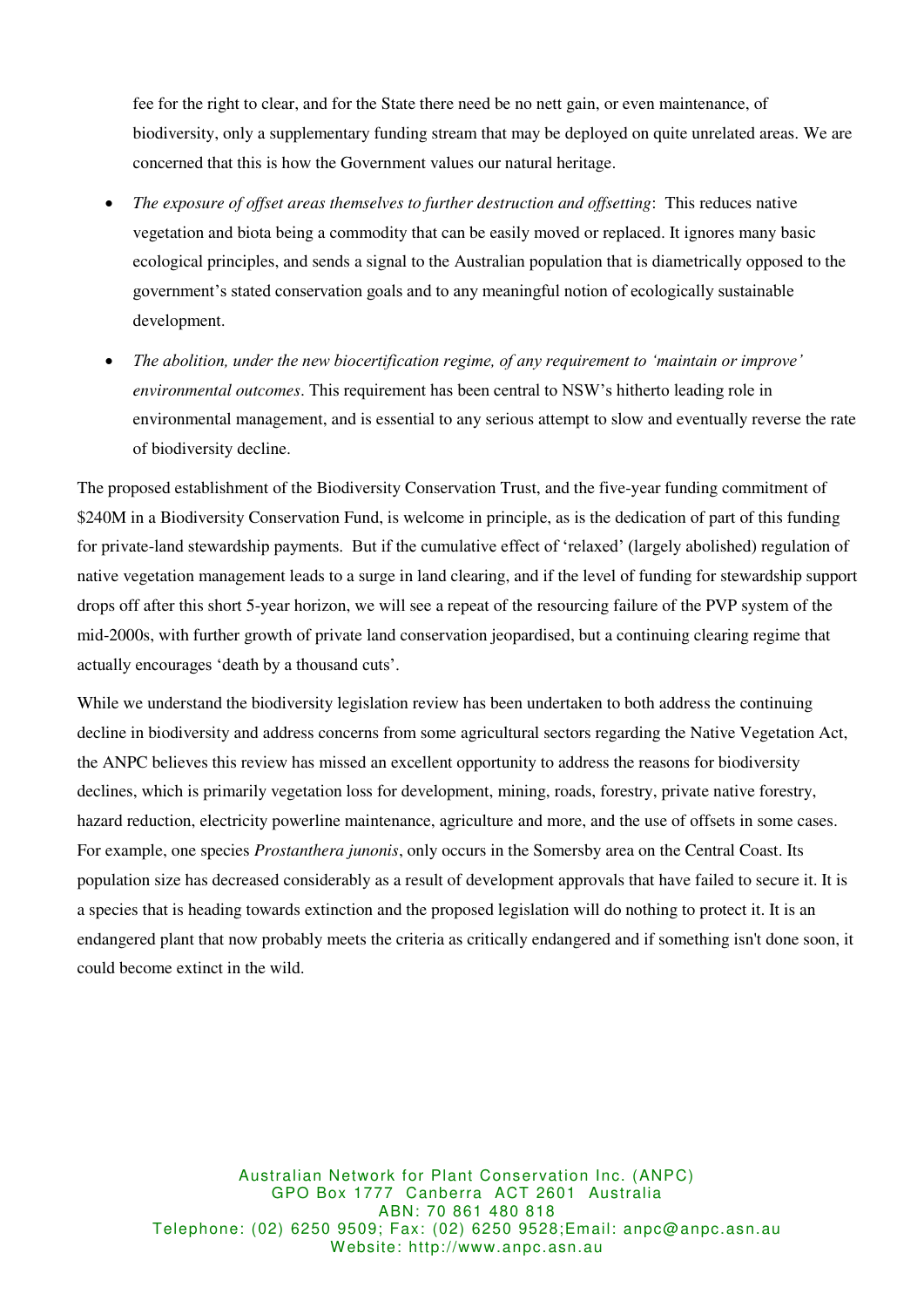### **CONTRADICTORY INTENT AND OUTCOMES: THE BCA BILL AND THE LLSA BILL.**

As the Wentworth Group of Concerned scientists has noted, less than 10% of native vegetation across the whole state remains in near-natural condition. As is also evident from the rate of growth in threatened species listings, and from past *State of the Environment* reports, the declines in species and ecological communities are in general continuing, although with some improvements resulting from sensible legislation over the past two decades.

In these circumstances, it would be reasonable to expect that new omnibus reforms for the State would continue the balanced and scientifically informed approach of the legislation and mechanisms that are now to be superseded. At the least it could be hoped that the two pieces of legislation in the package would not embody or lead to contradictory and perverse outcomes.

Unfortunately that seems very likely if the bills are enacted in their current form. Many potential examples could be adduced, but that advanced by the NSW Environmental Defenders Office recently is one of the most succinct. *Hollow-bearing trees* provide critical habitat for a large number of listed threatened (and as-yet unlisted) species. The loss of such trees is recognised in NSW as a Key Threatening Process. Nowhere is the ecological role of such trees more critical than in the already over-cleared wheat/sheep belt. Yet the *Local Land Services Amendment* Bill would allow unregulated and unrecorded destruction of remaining 'paddock' trees, individually and as patches. Recent research is pointing to older remnant trees and patches (irrespective of their hollow-bearing status) being important sources of genetically healthy seed, often far more so than regrowth or planted stands of the same species. As such they represent a standing genetic resource, yet to be fully analysed for future use – although it is clear enough already that large quantities of genetically healthy seed for ecological restoration are a vital necessity for maintenance and restoration of landscape function, and for the success of revegetation efforts (including in the 'set-aside' areas envisaged in the draft Bills). Under expected conditions over the next century, as the legacy of over-clearing is compounded by climatic change, future generations of Australians will bitterly regret the loss of both native vegetation cover and the genetic resources with which it might have be repaired.

Such perverse outcomes are almost guaranteed given the contradictions in aims and approach under the two Bills, and given the still far from complete societal transition to a more ecologically sustainable regime of land use.

The ANPC has additional concerns in relation to the methodologies likely to be used in implementing the reformed legislation; the reliability of the modelling and mapping to be used to determine area categories for clearing and for presence/absence of threatened species and communities; the loss of public (third-party) appeal mechanisms for some decisions; and the reduced transparency of information and process in some areas. We think some of the problems in these areas are entrenched in the proposed legislation and not liable or likely to be remedied in regulations or operationally.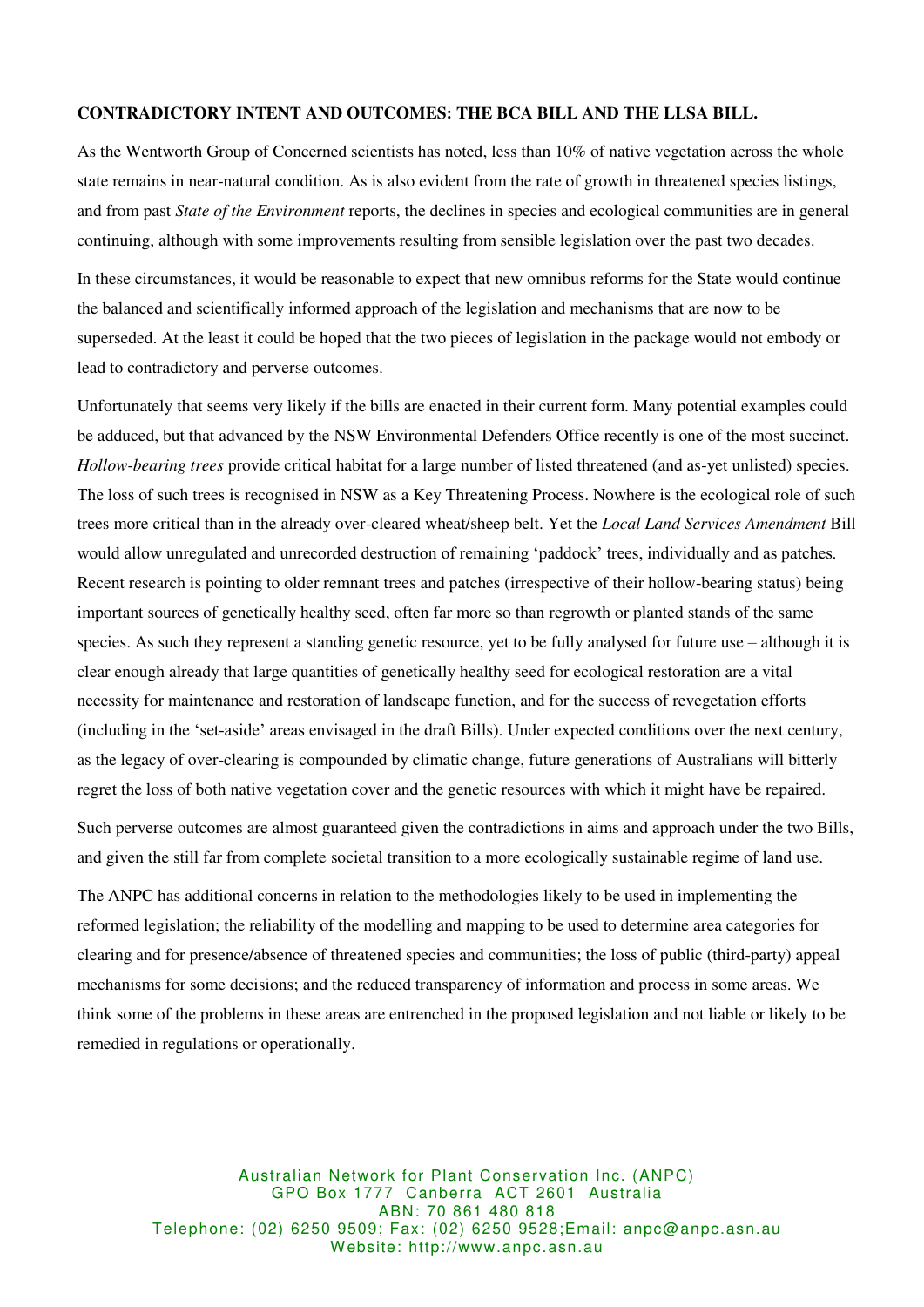### **IN CONCLUSION**

The ANPC's membership, in New South Wales and nationally, is made up of urban and rural biodiversity restoration practitioners (community and professional), environmentally concerned land-owners and managers, biodiversity science experts, native plant horticultural experts, and organisational members which themselves have similar constituencies. We are confident that the concerns we express in this submission reflect the feelings of our NSW members on the proposed reforms. Our membership in turn is only a tiny fraction of the environmentally aware population upon whose active support and involvement the success or failure of the biodiversity conservation effort of the State will turn. Hitherto, this very broad constituency has been able to work in close accord with NSW government objectives, knowing that this State has some of Australia's best legislation.

With regret, with respect to the agency employees who have toiled to produce the current draft Bills, and with the exception of some supportable features which we have noted above, the ANPC is of the opinion that the overall result of the Bills in their current form negatively impact biodiversity conservation and sound natural resource management. We must recommend that they be redrafted to reinstate a better balance between regulation, incentive and self-regulation, and to eliminate the contradictory trends embodied in the two Bills.

The ANPC appreciates the opportunity to contribute to this public comment process.

For contact with the ANPC, please phone our national office on (02) 6250 9509 or email [business@anpc.asn.au.](mailto:business@anpc.asn.au)

Yours sincerely,

Ms Joanne Lynch Business Manager

On behalf of the ANPC Management Committee

Appendix (over): **ABOUT THE** *AUSTRALIAN NETWORK FOR PLANT CONSERVATION Inc. (ANPC)*